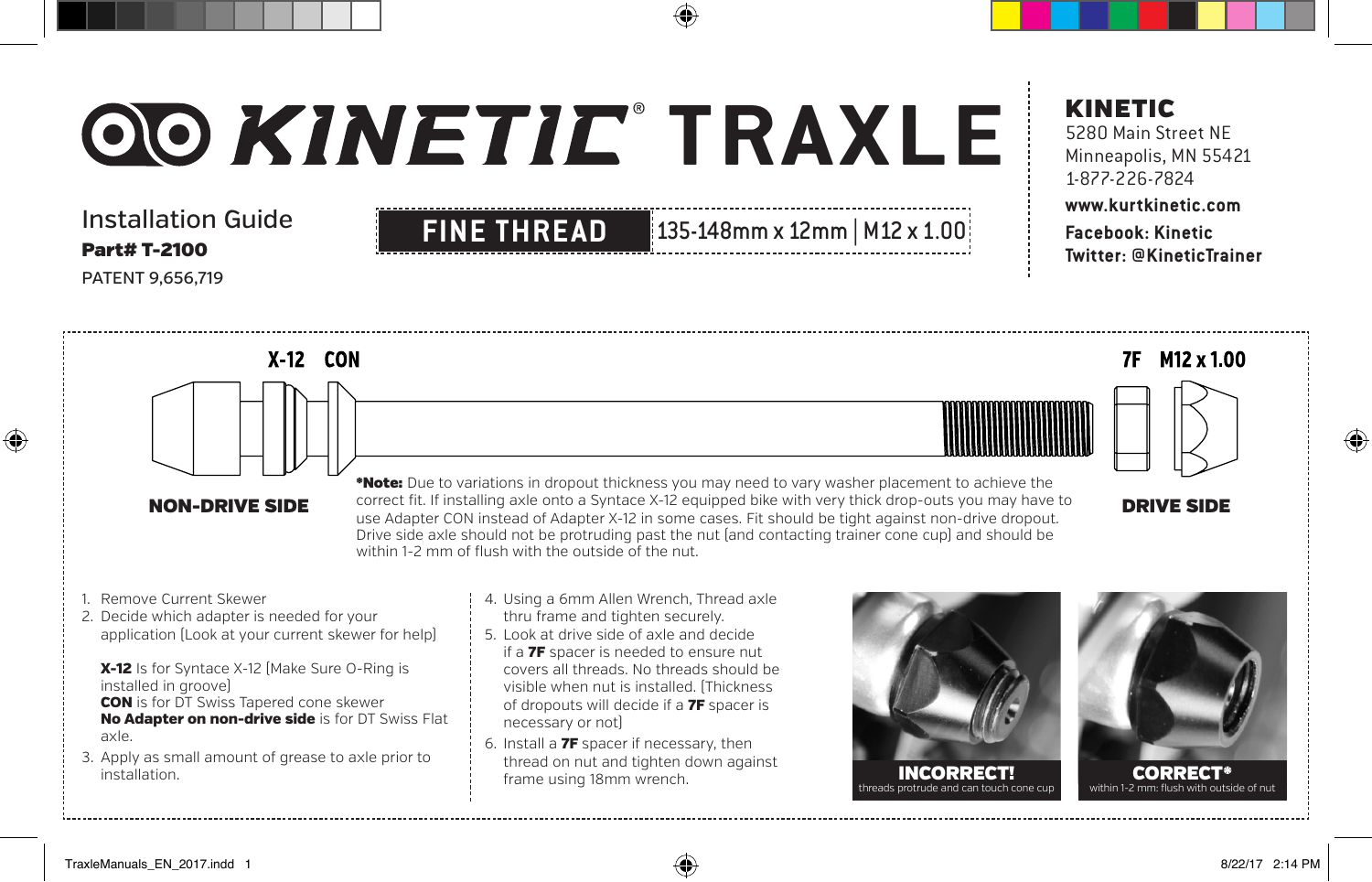## Installation Guide Part# T-2120 PATENT 9,656,719

## KINETIC

5280 Main Street NE Minneapolis, MN 55421 1-877-226-7824

### **www.kurtkinetic.com Facebook: Kinetic Twitter: @KineticTrainer**



**CON** 

NON-DRIVE SIDE correct in. Fit should be tight against non-drive dropout. Drive side axie should not be protruding past the **DRIVE SIDE**<br>nut (and contacting trainer cone cup) and should be within 1-2 mm of flush with the o \*Note: Due to variations in dropout thickness you may need to vary washer placement to achieve the correct fit. Fit should be tight against non-drive dropout. Drive side axle should not be protruding past the

**FINE THREAD XL 135-150mm x 12mm | M12 x 1.00** 

1. Remove Current Skewer

⊕

- 2. Decide which adapter is needed for your application (Look at your current skewer for help)
	- CON is for DT Swiss Tapered cone skewer

No Adapter on non-drive side is for DT Swiss Flat axle.

- 3. Apply as small amount of grease to axle prior to installation.
- 4. Using a 6mm Allen Wrench, Thread axle thru frame and tighten securely.
- 5. Look at drive side of axle and decide if a 7mm spacer is needed to ensure nut covers all threads. No threads should be visible when nut is installed. (Thickness of dropouts will decide if a 7mm spacer is necessary or not)
- 6. Install one or both 7mm spacers if necessary, then thread on nut and tighten down against frame using 18mm wrench.

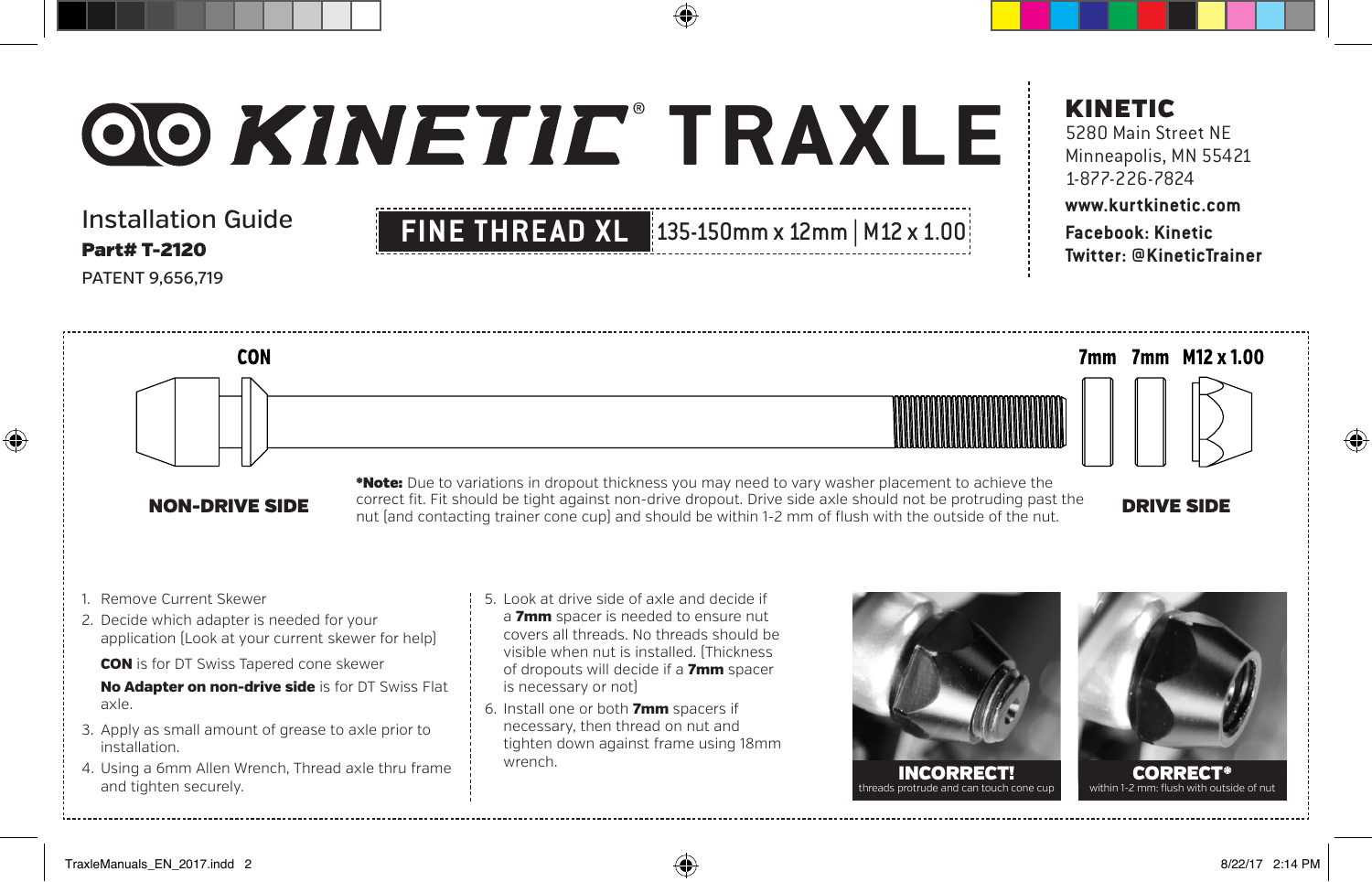Installation Guide Part# T-2101 PATENT 9,656,719



### KINETIC 5280 Main Street NE Minneapolis, MN 55421

## 1-877-226-7824 **www.kurtkinetic.com Facebook: Kinetic**

**Twitter: @KineticTrainer**

7mm M12 x 1.75 12mm 7mm

NON-DRIVE SIDE \*Note: Due to variations in dropout thickness you may need to vary washer placement to achieve the **DRIVE SIDE** correct fit. Fit should be tight against non-drive dropout. Drive side axle should not be protruding past the nut (and contacting trainer cone cup) and should be within 1-2 mm of flush with the outside of the nut.

1. Remove Current Skewer

⊕

2. Decide which adapter is needed for your application (Look at your current skewer for help)

135 x 12mm: Use a 12mm and 7mm spacer on non-drive side and a 7mm spacer on the drive side. 142 x 12mm: Use a 12mm and 7mm spacer on non-drive side, nothing on drive side. 150 x 12mm: Use a 12mm spacer on non-drive side, nothing on drive side Trek APB 142 x 12mm: No spacers necessary

- 3. Apply as small amount of grease to axle prior to installation.
- 4. Install required spacers onto axle 7mm (D) and 12mm (E) on non-drive side
- 5. Using a 6mm Allen Wrench, Thread axle thru frame and tighten securely.
- 6. Optional: Install required spacer onto axle — 7mm (F) on drive-side.
- 7. Thread on nut and tighten down against frame using 18mm wrench.